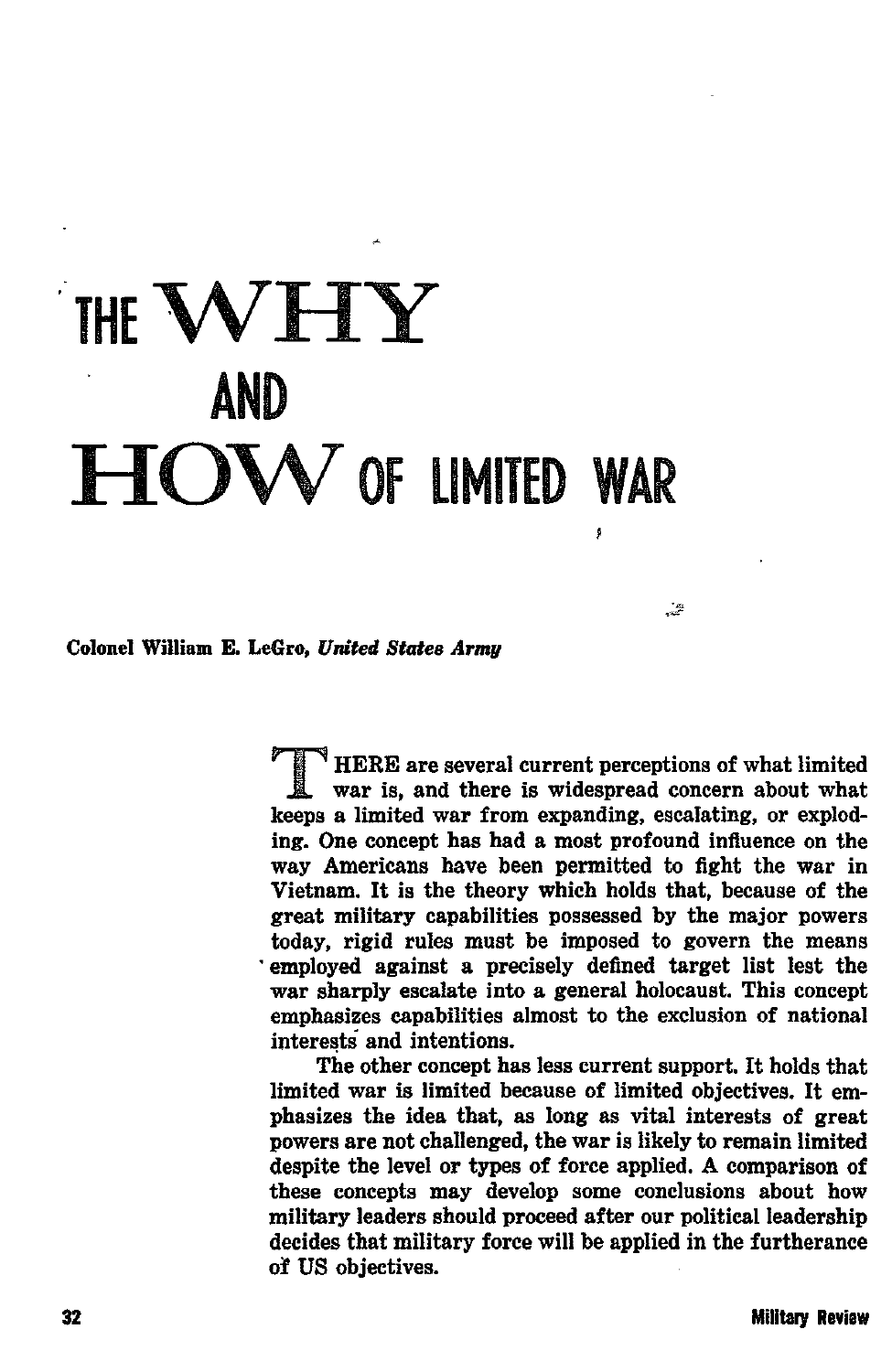Most discussions of limited war include a definition. This is true because upon the author's definition rests his concept of why and how limited wars should be fought. Some authors have focused on the "why." They have defined limited war primarily in terms of the objectives for which it is fought. Others have insisted that the "how" is the crucial controlling factor-that restrictions on the amount and types of force employed are the most important elements in the definition.

#### **Osgood's Position**

Robert E. Osgood wrote in 1957 that "the decisive limitation upon war is the limitation of the objectives of war."<sup>1</sup> He rejected the idea that fighting to attain limited political objectives necessarily imposes restrictions on the degree or types of force employed:

To subordinate military operations to political considerations might mean sacrificing the military success indispensable for the attainment of any worthwhile national purpose at all.

Of course, this is not to say that military operations are conducted without regard to notitical outcome or without concern for the political objective. On the contrary. Osgood emnhasized the primacy of politics in war and pointed out that:

... military operations should be conducted so as to achieve concrete. limited, and attainable security objectives, in order that war's destruction. and violence may be rationally directed toward legitimate ends of national policu.

To develop Osgood's position somewhat further, it can be said that limited political objectives, well defined and clear to both sides in the conflict from the beginning, usually do not demand the commitment of the total military effort of which the major belligerents are canable. Furthermore. the employment of military power is designed to lead to a negotiated settlement.

The level of force is determined from the requirements and restrictions imposed by the objectives sought. This is quite different from the idea that. in order to avoid escalation into general war, the great powers should impose limits on their national goals.

## War Characteristics

Whichever way an individual arrives at his definition of limited war. there is general agreement on what limited wars look like. In the first place, there are few major belligerents in a limited war. Second, the battle is confined to a local geographical area. and particular care is exercised in the selection of targets. The third characteristic is not quite so simple-that in limited wars, only a fractional commitment of human and physical resources is seen. This may be true for only one side. Although the United

**Theort E. Osgood, Limited War: The Challenge to American Strategy, The University of Chicago Press, Chicago, Ill., 1957, p 4.** 

Colonel William E. LeGro is Director of Pacific Area Studies, Department of Strategic Appraisal. US Army War College, Carlisle Barracks, Pennsulvania. He holds a B.A. in Political Science from the University of California in Berkeley, an M.A. in International Relations from the American University, Washington, D. C., and is a graduate of the US Army Command and General Staff College and the US Army War College. Other assignments include duty with the 41st Infantry Division in the southwest Pacific during World War II, with the Office of the Deputy Chief of Staff for Military Overations in Washington, D. C., and with the 1st Infantry Division in Vietnam.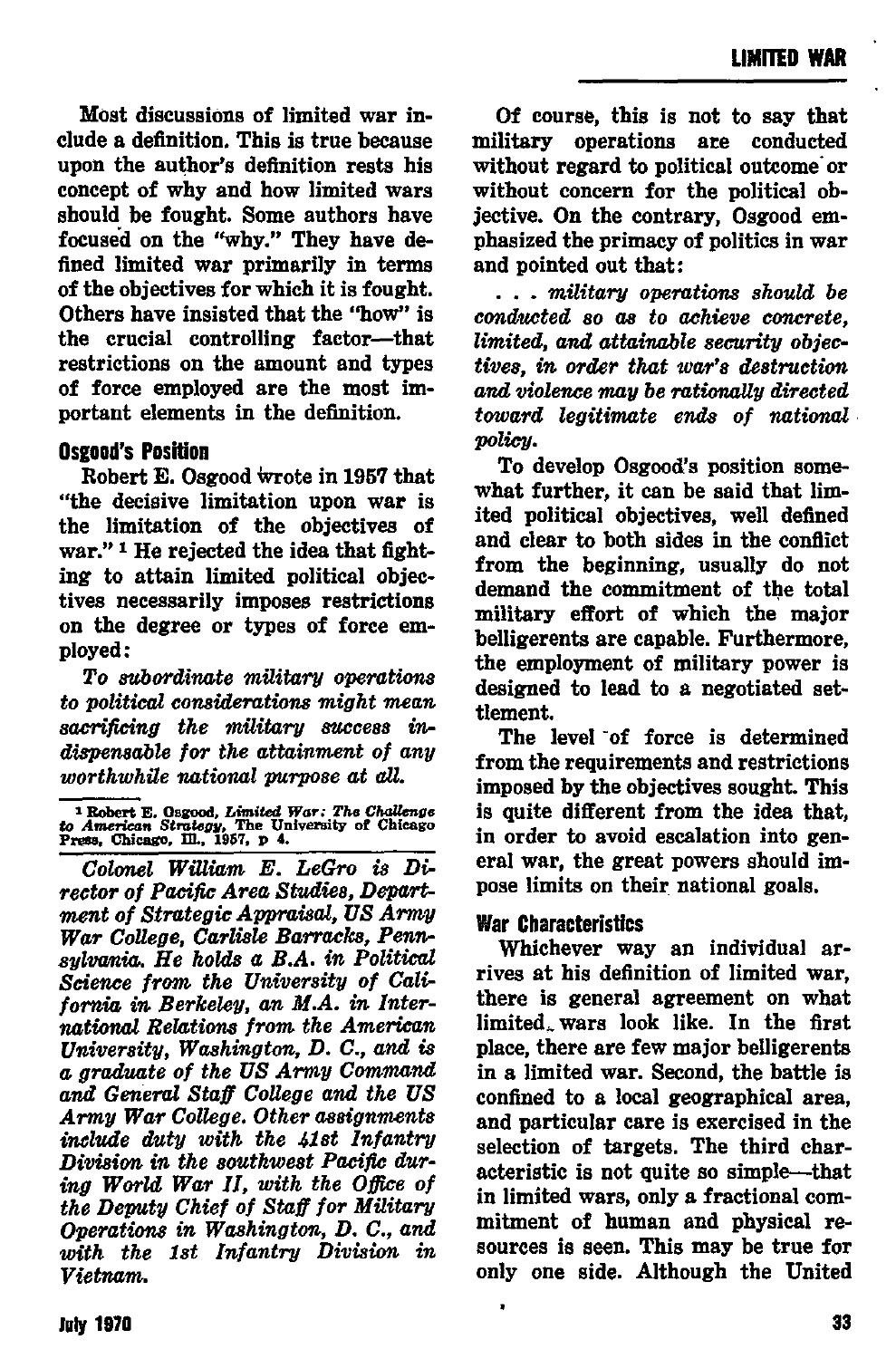States committed only a fraction of its military potential in Korea, the total resources of North Korea were engaged.

As far as the careful selection of targets is concerned, this characteristic also requires some qualification. It is possible to visualize a limited war in which the weapons used and the targets engaged, within the local battle area, are virtually unrestricted. Those who believe that the level of violence, as dictated primarily by the choice of weapons, is the essential characteristic in limited war have considerable trouble accepting this idea.

### **Deliberate Reatsaint**

One of the earliest and, perhaps, the leading exponent of the idea that ware are kept limited by placing reetrictione on the use of force was Bernard Brodie. In 1959, he observed that, while there is a necessary relationship be*tween* limited war and limited objectives, it is not a controlling relationship. According to Brodie, it is the deliberate restraint on the means employed that keeps a war limited. He went on to say that "we should be willing to limit objeetivee becauee we want to keep the war limited, and not the other way round." 2

This is another way of saying that limited war doee not juet happen to be the outcome of limited political objectives. Rather, it comes about because we deliberately select political objectives that can be achieved through the use of much less than our total military power.

This seems to be an entirely rational approach. Certainly, it recognizes the irrationality of adopting political goale that can be achieved only through the use of total strategic nuclear power. On the other hand, no responsible political or military leader in this country has ever advocated solving all our international problems with a massive onelaught of nuclear destruction. Therefore, this does not seem to be a particularly useful concept.

It appears that some writers on strategy have so emphasized this concept, and have become so concerned with imposing restrictions on means. that military success in all but the most minor peripheral conflicts would be forever denied the United States. This seems to be the case today because our current and potential enemiee in limited wars have demonstrated great etaying power when confronted with low and moderate levels of force gradually applied.

#### "why" and**"How" Aspscts**

The following are the most important aspects of the "why" and "how" of limited war:

e The war is fought for. limited political objectives, clearly understood by both eides. This is the "why." It implies intent to fight the war in a manner to avoid a general war *any*where in the world.

e The , war ie fought with the forces, weapons, and in the places necessary to gain the political objectives at the least cost and in the shortest possible time. It is fought under constraints designed to appeal to the rationality of our major adversaries in a way that will impel them to eeek a negotiated settlement while dissuading them from employing their full military potential. This is the "how."

The quick use of decisive force has caused us the most difficulty. Overwhehning concern to avoid a nuclear confrontation with the Soviet Union, or a major war with the land armies of China, has dulled our perception of the

**<sup>&</sup>lt;sup>2</sup> Bernard Brodie,** *Strategy* in the Missile Age,<br>Princeton University Press, Princeton, N. J.,<br>1959, p 318.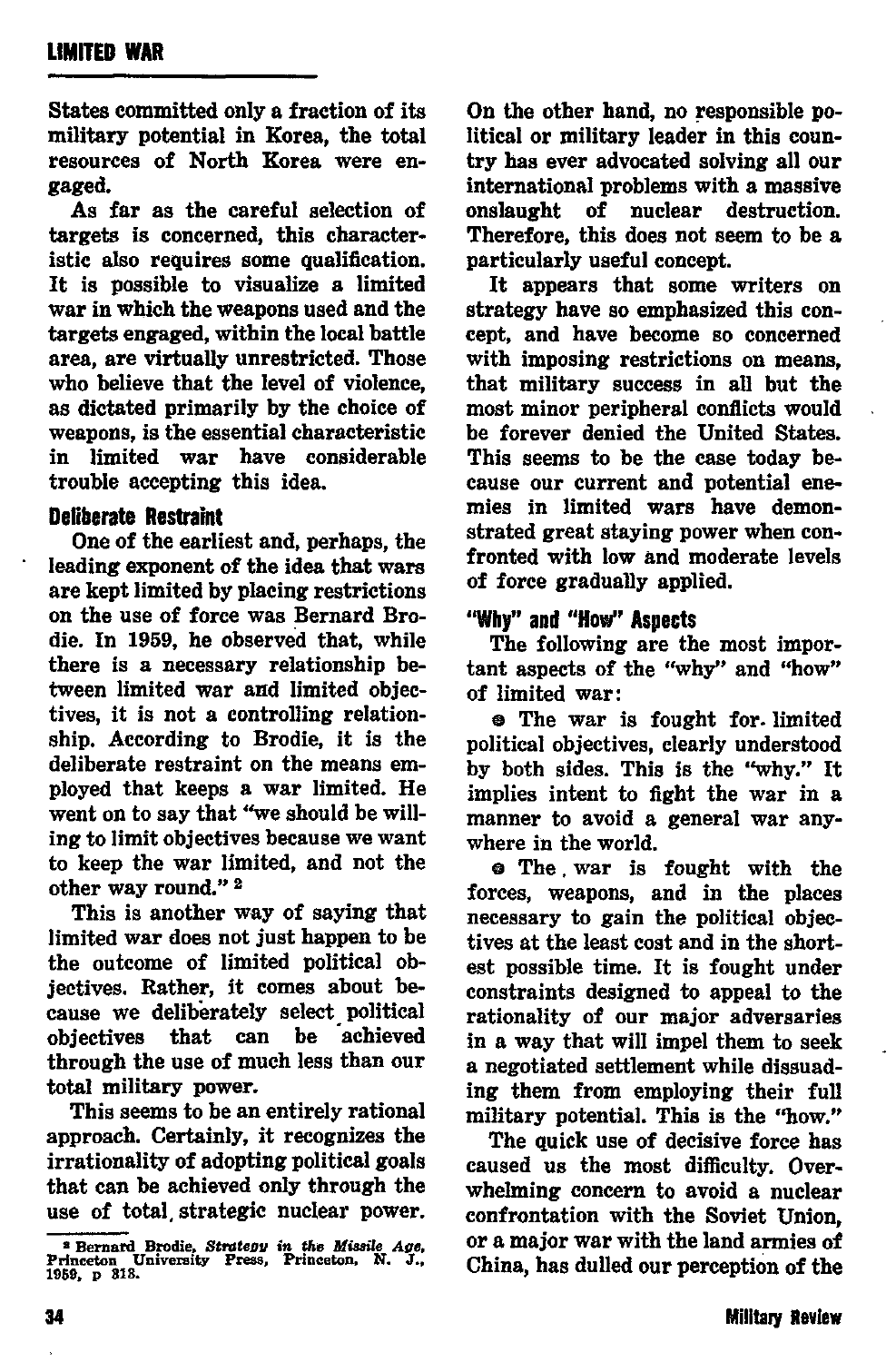factors that influence our adversaries when they face crisis decisions in response to US military actions. These factors are their vital national interests and capabilities.

Fear that the nuclear canability itself begets irrationality has prompted such statements as "almost all analysts factors. Sometimes they call these factors "perceptions of risk." They worry about what we should not do so as not to have the war escalate into a general war. This kind of analysis seems useful only after political objectives have been determined and supporting military strategies considered



Marine Corne

Decisions to limit US operations in the Korean War were influenced by estimates of possible Soviet counteractions in Europe

agree that the fighting of a local war increases the possibility of a central war"<sup>3</sup> although this viewpoint has never been supported historically. Furthermore, reliance upon it as a guide to noninvolvement would nullify the purpose of resisting local aggression lest the aggressor's success encourages him to embark on more ambitious adventures.

Theoretical strategists have been excessively concerned with negative

and generally identified with capabilities. Then, it is appropriate to test the strategies against likely enemy reactions as determined by careful analysis of his interests, intentions, and capabilities.

When we are deciding whether to challenge Soviet or Chinese power in any area, and trying to determine the maximum level of force that can be applied to gain the objective without eliciting an unacceptable response, we should first discover what our major adversaries' interests are in the area

<sup>&</sup>lt;sup>8</sup> Morton H. Halperin, Limited War in the Nuclear Age, John Wiley & Sons, Inc., N. Y., 1963, p 11.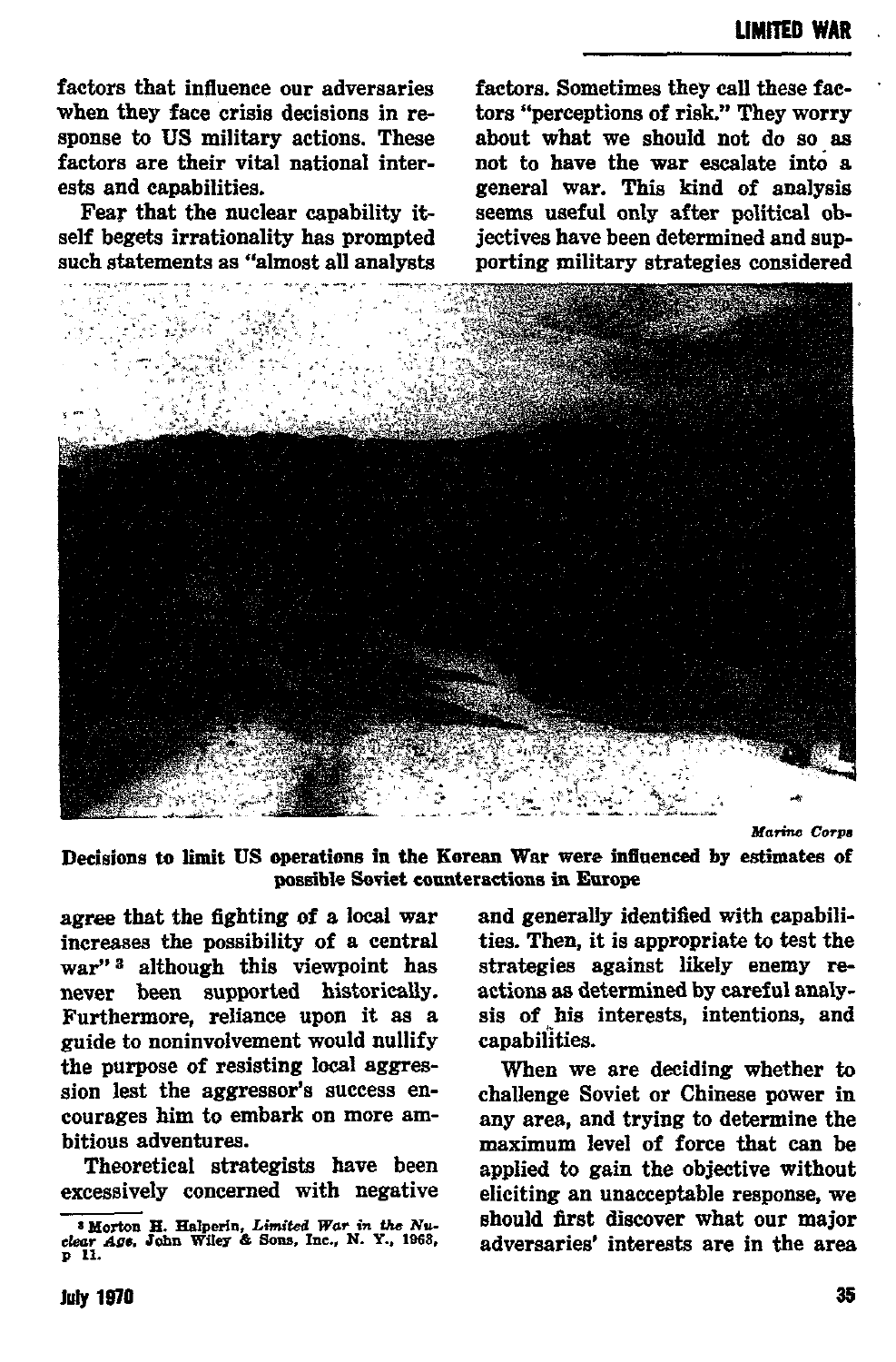of conflict. We estimate how important these intereste are so that later we can convert our estimate into an assessment of what type of assets they would he willing to invest to protect their interests.

# **6snersl Guidelines**

We have learned a few general guidelines through recent experience. We know that China is vitally interested *in* its border areas, but that the Soviet Union'e threshold of tolerance to Western military action in Southeast Asia is high. Excessive reliance on this type of historical precedence could paint a false and misleading picture, however, because the power and interest situation is dynamic. Therefore, each situation must be analyzed with reference to the full range of conditions and interests existing at the time. Such an assessment will give a basis upon which to examine indications of enemy intentions.

We must remember that we are not concerned exclusively with his intentions with regard to nuclear weapons. or with broadening the scope of the local war. There are likely to be many other dangerous options available. For that matter, one significant failing observed in most writings on this subject is the almost exclusive preoccupation with escalation and explosion while scant attention is paid to diversions and reprisals.

In these days of mutual deterrence, there are few situations that would evoke a major nuclear response by either side while there are many opportunities for conventional and insurgent attacks that would be inimical to US interests in peripheral areas. Our enemies know that US capabilities would be severely strained to meet<br>simultaneous, multiple commitments of **the** Korean or Vietnam type.

There is a lesson in the manner by which decisions were formulated dur. ing the Korean War. According to General Omar N. Bradley, the Joint Chiefs of Staff were concerned essentially with Soviet capabilities to create major disturbances in Europe while the United States was nearly totally committed in Korea.<sup>4</sup> This concern was the proximate reason they advised against using our full nower in Korea and favored limiting the operations to south of the Yalu River,

## **Risk Estimation**

Nowhere does the reeord show that Soviet interests and intentions were carefully evaluated. Considering the fact that the United States possessed. at this time, a virtual monopoly in strategic nuclear forces, it seems that the importance of the Soviet ground attack capability in Europe should have been mitigated significantly in the estimate. Furthermore, evidence of Soviet timidity already had been shown by its backdown during the Berlin crises of 1947 and 1949.

It really might have been safely estimated that it was not in the Soviet Union's interest, nor was it its likely intention, to risk nuclear war by attacking in Europe in an attempt to retrieve a lost cause in Korea that was not too important in the first place. For that matter, US operations already had reached high intensity and had not evoked any such response. Essentially, failure of Soviet policy in Korea was a *fait accompli* by the end of the first United Nations offensive in the fall of 1950.

Although capabilities are an essen-

<sup>&</sup>quot; General Omar N. Bradley's testimony appearance in Hearings before the Committees on Armed Service S2d Congress, First Session, to Conduct an Inquiry of S2d Congress, First Session, to Conduct an Inquiry of the Military S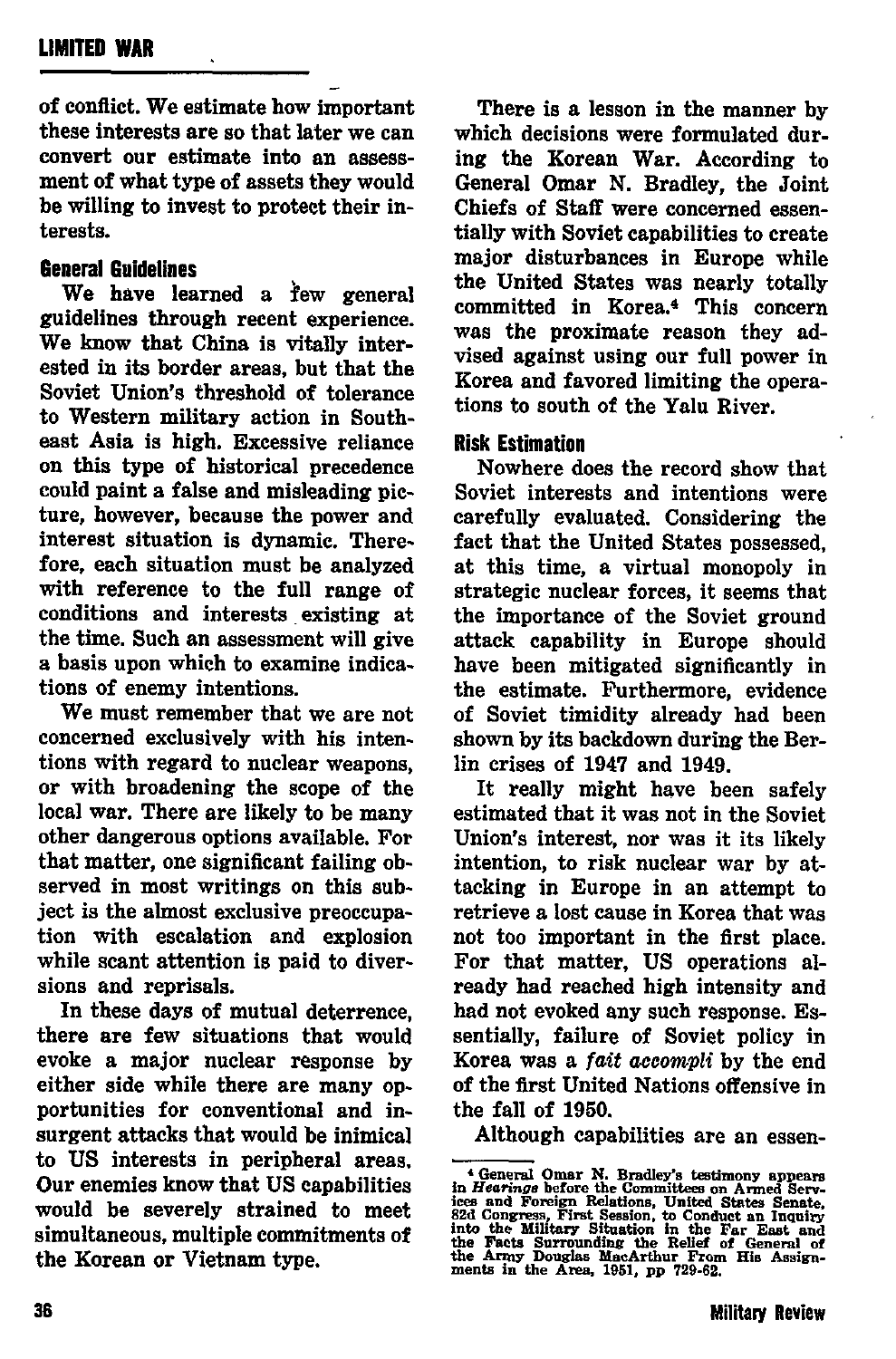

*NATO's* Fifteen Nations In June 1967, the Israelis achieved rapid victories but adhered to their initial goals

tial part of risk estimation, a careful analysis of Soviet interests probably would have shown that the Soviets would have swallowed, however bitterly, almost any US military action in Chinese territory adjacent to Korea in preference to embarking on a major war. It just was not worth it.

In considering capabilities, it is not useful to deal in gross enemy capabilities. No meaningful basis for risk estimation is contained in the statement that the Soviet Union has the capability to destroy the world by nuclear assault. Neither is it helpful to count the Chinese population and China's 100 odd infantry divieiona and conclude that these factors give it a capability to dominate any ground war against the Western Powers in Asia. Yet this is the kind of thinking that is characteristic of some influential, nomuilitary writers on strategy.

Instead, estimates of capabilities must be made with reference to the particular situation and area under study. Although it might be estimated that China bas 70 or more divisions ready "for employment in Southeast Asia, a careful study of the terrain, logistic capabilities, and other militarily limiting factors might reveal that far fewer could be effectively deployed and supported.

Our estimates of capabilities cannot stop here, however. We must use imagination, guided by understanding of the interests of all our actual and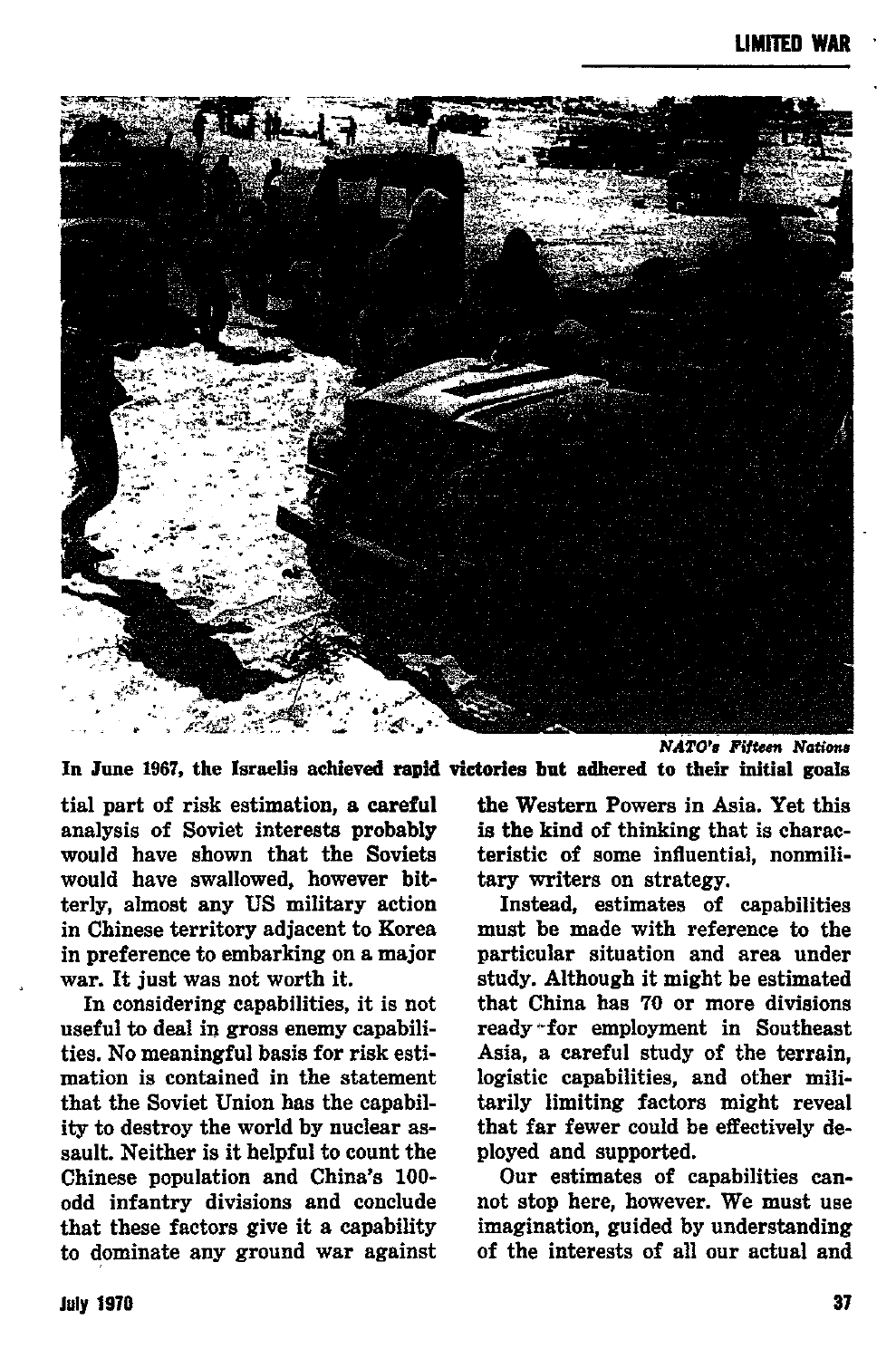potential adversaries, to foresee what worldwide capabilities they might employ to disrupt our plan. A US operation in an area where the United States enjoys superior strength might well be countered by the enemy through an attack in an area of relative US weakness.

When we have done all this, we can confidently teat our plan and our capabilities against the threat, Thie should reveal to us whether the prize sought through the commitment of US military power is worth the risks entailed.

Assuming that the political decision has been made, how can the United States best employ its military capabilities in the successful prosecution of a limited war?

# **Political Objectives**

The first requirement is that the political leadership must furnieh precisely defined political objectives. Our major adversaries must understand the limits of these objectives. Once the battle is joined, these objectives should be expanded only with great reluctance for it is essential that we establish a credible pattern of performance in this regard. There should be no repetitions *of* the type, of unfortunate, midstream decision that expanded the objectives in Korea. Reflecting on the record of that decision, it appears that the prudent exercise of reaeon may have been overwhelmed by the exhilaration of unexpected auctees.

The consistency shown by Israel in adhering to ita initial goals in two recent wars is particularly commendable. The flush of quick victory did not impel Israel beyond these goals into protracted conflicts which exceeded its capabilities to sustain or gain benefit.

On the other hand, we should not

become rigid to the degree that we are blind to changing situations and new opportunities, There can be envisioned circumstances that would justify a modification of political objectives downward or upward on the scale of ambition. The entrance of new belligerents, or the withdrawal of others, are only two occurrences that should call for a fresh evaluation.<br>It is essential, however, t

essential, however, that changee be made only after new estimates reveal all probable outcomes of the new objectives. If greater military commitment is neaded, it should he made only after new military objectives have been considered and the forces are ready to execute.

#### Pitilitary**Capabilities**

The second requirement ie twofold: decisive military objectives should be assigned, and they should be seized quickly. Admittedly, the eelection of decisive objectives for a limited war is easier eaid than done. It is the job of the military planner, but the selection cannot be made without reference to the political factors that will doubt-Iees limit the alternatives available.

It may well be that politically imposed restraints will leave no opportunities for the selection of decisive  $obi$ ectives. If this is the case, the restraints ehould be reevaluated againet the estimated worth of the political objective and the risks entailed if the restraints were to be lifted. Then, if the political Ieaderzhip reaffirms that the restraints are essential, the military planner should advise that a quick military eolution ie not likely.

In combat against large Communiet armies, particularly in Asia, attrition ie not in the category of decisive military objectives. The basic tenet of protracted struggle, practiced with enduring success by Asian Communist